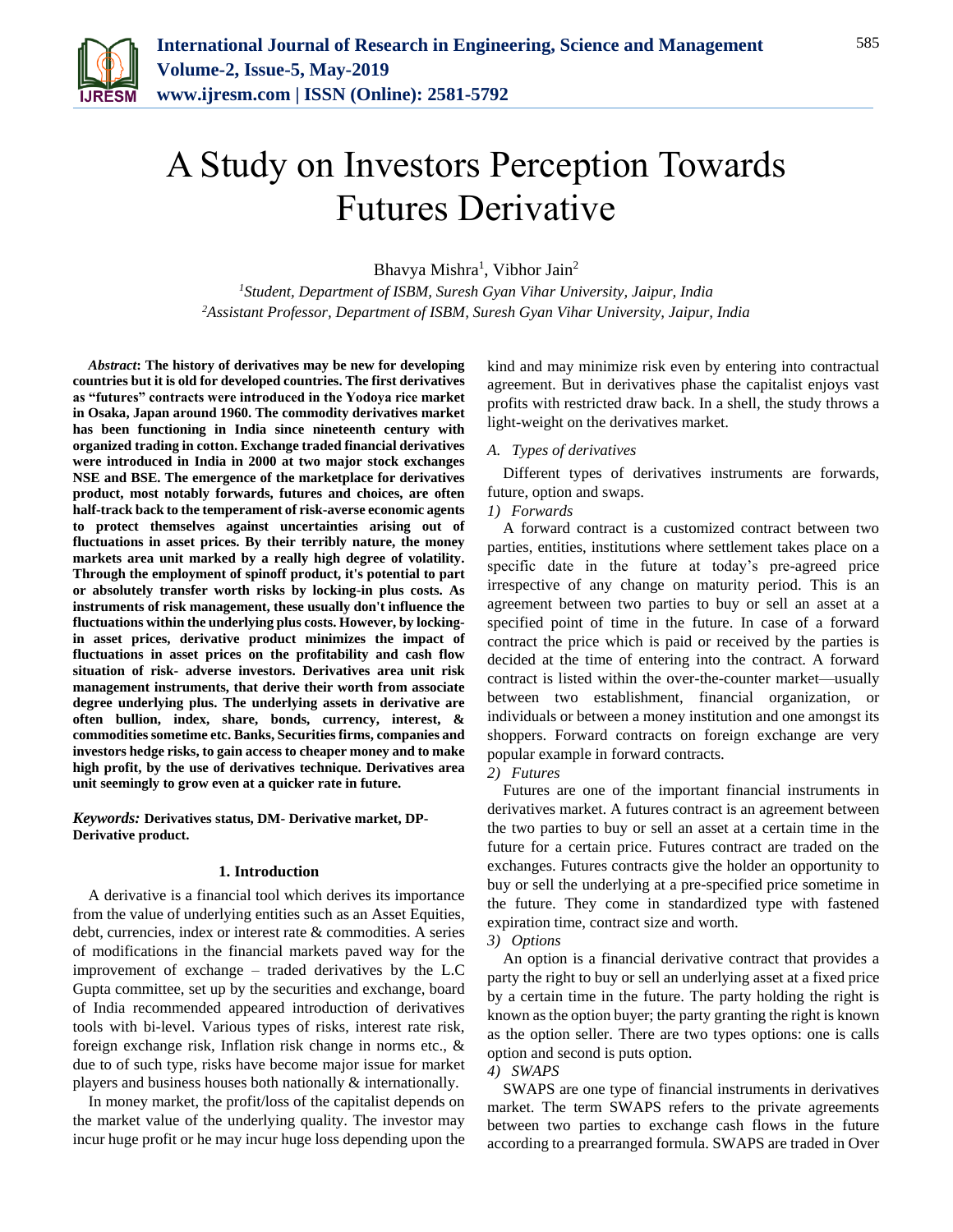

the Counter Market. Investopedia explains SWAP: If firms in separate countries have comparative advantages on interest rates, then a swap could benefit both firms.

#### **2. Literature review**

Bhatt. N Dr. Babraju conducted study on ―Perception of Investor towards Derivatives as On Investment Avenue‖ in the year 2014. The derivatives are risk management tool that support in effective management of risk by various stockholders. Derivatives provide a chance to transfer risk from the one who wish to avoid it: to one who wish to agree it. India's experience with the introduction of the equity derivatives market has been really encouraging and successful. The derivatives turnover on the NSE has surpassed the equity market turnover.

Dr. Kamleshghakar: Msd.Meetu conducted research on a derivatives market in India: evolution, trading in the year 2013. The Indian derivative market has become a multi-trillion dollar markets over the years. Marked with the ability to partially and fully transfer the risk by securing in underlying, assets prices, derivatives are gaining popularity among the investors. Since the economic reforms of 1991 most efforts are created to encourage the investors' confidence by creating the mercantilism method additional users friendly. Still, there are specific issues in this market. So the present paper is to attempt to study the evolution of the Indian derivatives market. Trading instrument in its various products and the future prospects of the Indian derivatives market.

Bose, Sachismitha conducted research on -The Indian derivatives market revisited in the year 2006. They found that derivatives product give sure vital economic edges like risk management, or redistribution of risk away from risk averse investors towards those more willing and able to bear risk. Derivatives also help price discovery. i.e. the process of determinant the value level for any quality supported provide and demand. These functions of derivatives facilitate in economical capital allocation within the economy: at a similar time their live additionally poses a threat to the soundness of the monetary sector and the overall economy.

Naresh Gopal, University of Madras, ―Views of The Market Participants On Trading, Regulation in The Derivatives Market‖. Indian institute of capital markets ninth capital markets conference paper, January 25, 2006. The perceived growth of the derivatives market, particularly futures and options and the risks acierage to the financial sector, continue to stimulate Therefore, this article critically examines the views of market participants on the present restrictive problems in mercantilism spinoff securities in capital of India market conditions for future derivative

Pericli and Koutmos carried analysis over the impact of the US S&P 500 index futures on spot market volatility. Their results showed that index futures did not have an escalating effect on spot market volatility. Pierluigi and Laura (2002) reported a decrease in the volatility of the underlying market on Italian Stock Market after the introduction of derivatives.

Shenbagraman studied & reviewed the role of some nonprice variables such as open interests, trading volume and other factors, in the stock option market for determining the price of underlying shares in cash market. The study covered stock option contracts for four months from Nov. 2002 to Feb. 2003 consisting 77 trading days. The study concluded that net open interest of stock option is one of the significant variables in determining future spot price of underlying share. The results clearly indicated that open interest based predictors are statistically more significant than volume based predictors in Indian context.

#### *A. Statements of problem*

The global liberation and integration of economic markets have created new investment opportunities, that successively need the event of recent instruments that ar a lot of economical to subsume hyperbolic risks. The most of desired instruments that allow market participants to manage risk in the modern securities trading are derivative instruments. The main logic behind commercialism is that derivatives scale back risk by providing further channels to speculate with lower commercialism value and it facilitates the investors to increase their settlement through the future constructs. They provide extra liquidity in stock market. In India, exchange traded financial derivatives were introduced in the year 2000.

#### *B. Objectives of study*

- To analyze the perception of investors towards investment in derivative instrument and market.
- To know different types of financial derivatives.
- To study the awareness about derivative market.
- To see the trend of investment in derivative.
- To analyze whether gender parity affect the significance level of satisfaction.
- To examine the reasons considered for trading in Futures derivatives.
- To assess the level of financial satisfaction from derivative trading.
- To identify the problems faced by the investors in Futures

### *C. Research methodology*

Primary data and secondary data are the sole discretion for study of research. This primary data is gathered from investors in stock market. Secondary data are collected from journals articles and websites. This primary data is arranging for questionnaire method the subject of the study. The data collected was analyzed by using sample statistical technologies like percentages and paragraphs. This study is limited to Jaipur city and it is subject to the views expressed by the respondents. Data has been collected from 175 respondents of the locality.

# *D. Limitations of the study*

i. Due to lack of awareness about derivatives, many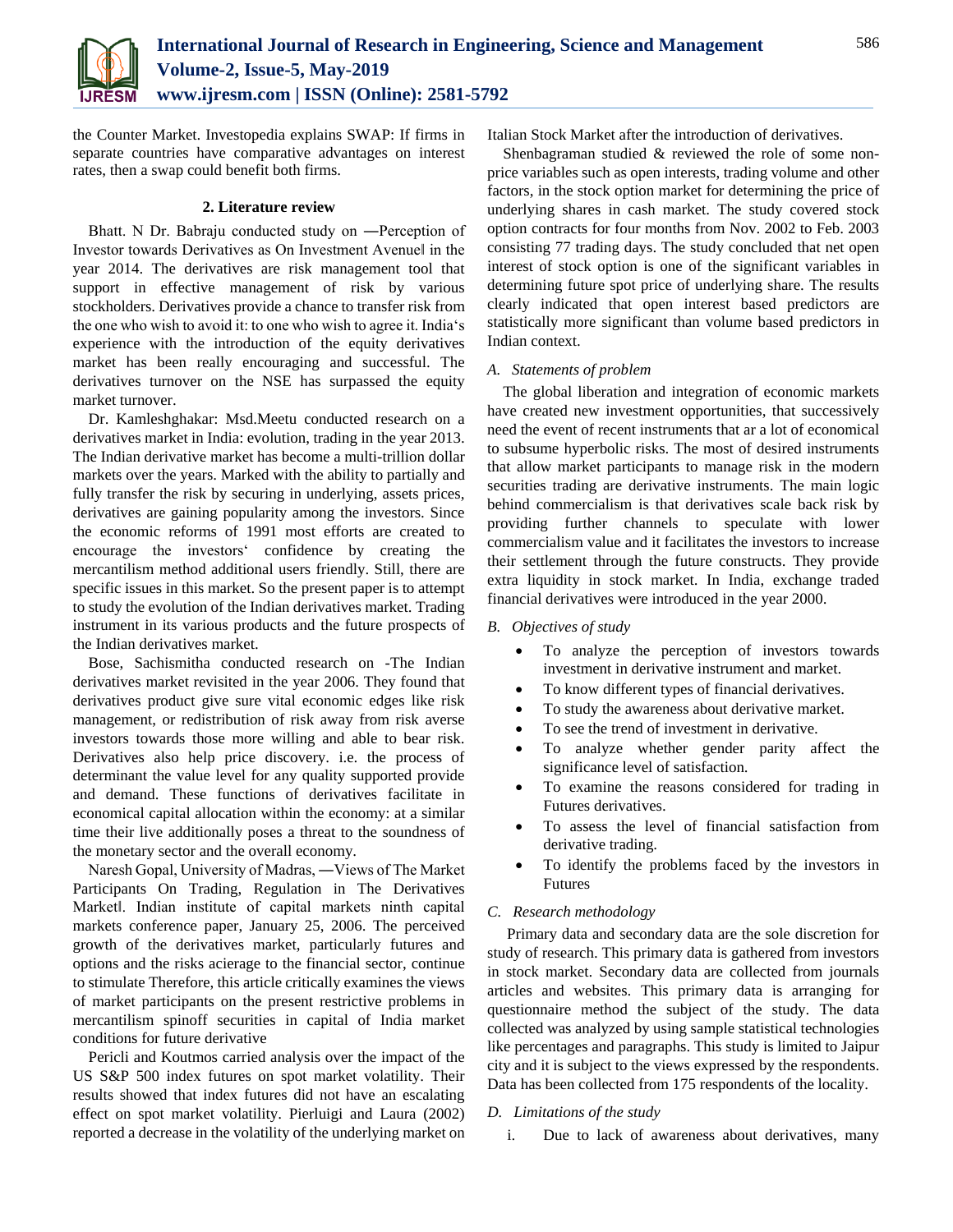

# **International Journal of Research in Engineering, Science and Management Volume-2, Issue-5, May-2019 www.ijresm.com | ISSN (Online): 2581-5792**

investors may not be responded accurately. The study is not focused on professional investors who have expertise and invests big amount in stock market. Because these professional investors are less in number and they are not easily accessible.

- ii. There is always sampling error. Investors response may be biased. And the study reflects only D-mat a/c holders view not all the investors in general.
- iii. One of the most serious limitations concerns the fact that the investors response is absolutely comes from subjective question and there is no way to reliably assess whether their actual behavior would mimic their answers.
- iv. Study is restricted for a time span of 2 months
- v. The data collection using the questionnaire method was time consuming and cumbersome.

#### *E. Data analysis and interpretation*

The first stage examined the descriptive statistics of the measurement items and assessed the reliability and validity of the measure applied in this study. The second stage tested the proposed research model and this involves assessing the contributions and significance of the manifest variables path coefficients. Descriptive statistics were used to describe and summarize the properties of the mass of data collected from the respondents. Parametric statistics like independent sample Z test and the one-way analysis of variance were used for comparison of the factors considered between different level of the demographic variables. A level of 0.05 was established a priori for determining statistical significance.

#### **3. Application of test**

*A. Gender wise classification of investors*

| Table 1 |                                         |           |         |  |  |  |  |  |
|---------|-----------------------------------------|-----------|---------|--|--|--|--|--|
|         | Gender wise classification of investors |           |         |  |  |  |  |  |
|         | Gender                                  | Responses | Percent |  |  |  |  |  |
|         | Male                                    | 147       | 84.0    |  |  |  |  |  |
|         | Female                                  | 28        | 16.0    |  |  |  |  |  |
|         | Total                                   | 175       | 100     |  |  |  |  |  |



*Interpretation: A*bove table indicate that 84% are the male respondent who invest in derivative while the remaining are female

*Hypothesis testing:*

- H0a: There is no significant difference in satisfaction level of male and female investors.
- H1a: There is significant difference in satisfaction level of male and female investors.

| Variable              | Gender |     | Mean  | Std. Deviation |
|-----------------------|--------|-----|-------|----------------|
| Level of satisfaction | Male   | 147 | 28.40 | 4.43           |
|                       | Female | 28  | 26.86 | 5.54           |

An independent sample Z test are often used to compare the satisfaction level of variables for two different groups of participants, that is, male and female investors. Hence a Z test was conducted, and the results were shown in

*P- VALUE- 0.165137*

*Z- (1)1.388*

The result shows that no significant difference in the satisfaction level exist between the male and female investors as the p value in these cases is greater than 0.05. So we accept the H0a hypothesis.

*B. Age wise classification of investors*

| Table 2<br>Age wise classification of investors |                    |             |         |  |  |  |
|-------------------------------------------------|--------------------|-------------|---------|--|--|--|
|                                                 | Category           | Respondents | Percent |  |  |  |
|                                                 | $20-30$ years      | 53          | 30.3    |  |  |  |
|                                                 | $31-40$ years      | 73          | 41.7    |  |  |  |
|                                                 | $41-50$ years      | 28          | 16.0    |  |  |  |
|                                                 | Above 50           | 21          | 12.0    |  |  |  |
|                                                 | Total              | 175         | 100.0   |  |  |  |
| <b>RESPONDENTS</b><br>100                       |                    |             |         |  |  |  |
| $\Omega$                                        | <b>RESPONDENTS</b> |             |         |  |  |  |

*Interpretation:* It shows that investors are categorized into different age groups. Majority of the investors belonged to 31- 40 age category and the next majority comes to 20-30 category. *Hypothesis testing*

- H0b: The level of satisfaction does not differ with age.
- H1b: The level of satisfaction differs with age.

A one sample analysis of variance (ANOVA) is used to test hypotheses about means when there are three or more groups of one independent variable. The result of the analysis is exhibited in,

 $\overline{1}$   $\overline{1}$   $\overline{2}$   $\overline{3}$ 

| Table 3                                      |               |    |       |      |  |  |  |
|----------------------------------------------|---------------|----|-------|------|--|--|--|
| Mean, Standard deviation and F value for Age |               |    |       |      |  |  |  |
| Variable<br>Std.<br>Mean<br>Age<br>N         |               |    |       |      |  |  |  |
|                                              |               |    |       |      |  |  |  |
|                                              | $20-30$ years | 53 | 24.92 | 5.59 |  |  |  |
| Level of                                     | $30-40$ years | 73 | 28.30 | 3.62 |  |  |  |
| Satisfaction                                 | $40-50$ years | 28 | 31.14 | 1.84 |  |  |  |
|                                              | 50 & above    | 21 | 31.81 | 0.40 |  |  |  |

# F-VALUE- 6.6061 P-VALUE- 0.0069

The results of the ANOVA reveals that assumed significance value (p) is less than 0.05. The results proved that the level of satisfaction differ with age. We reject the hypothesis H0b. Since the ANOVA test indicate that the significant difference exists among the different Age group for the Satisfaction.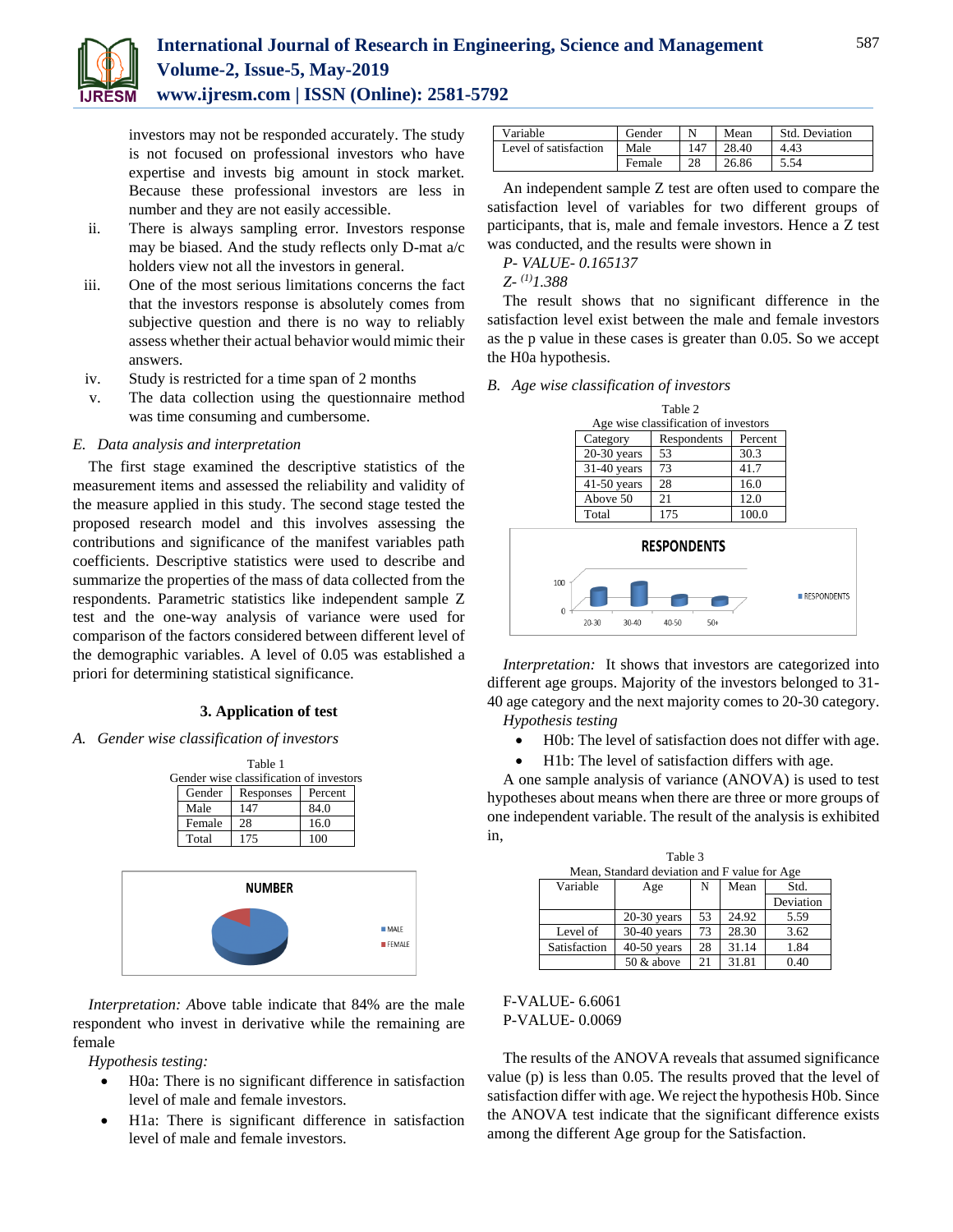

*C. Education wise classification of investors*



*Interpretation:* The study reveals that majority of the investors (60 percent) are professionally qualified while others (40 percent) have completed their graduate degree. *Hypothesis:*

- - H0b: There is no significant difference in the satisfaction level of investors in relation to education.
	- H1b: There is significant difference in the satisfaction level of investors in relation to education.  $T<sub>0</sub>$  black

| тавне э                                             |  |           |  |     |  |  |
|-----------------------------------------------------|--|-----------|--|-----|--|--|
| Means. Standard deviation and F value for Education |  |           |  |     |  |  |
|                                                     |  |           |  | Std |  |  |
|                                                     |  | <b>AT</b> |  |     |  |  |

|              |              |     |       | <b>ADIAL.</b> |
|--------------|--------------|-----|-------|---------------|
| Variable     | Education    |     | Mean  | Deviation     |
| Level of     | Degree       | 70  | 30.43 | 2.03          |
| Satisfaction | Professional | 105 | 26.64 | 5.25          |
|              |              |     |       |               |

# Z-VALUE-6.685

# P-VALUE-0.000085

The results of the Z-test shows that assumed significance value, (p) is less than 0.05. The results proved that the level of satisfaction differ with education of the respondent. We reject the hypothesis H0b.

Since the Z test indicate that there is significant difference in level of satisfaction in respect of education. Therefore, we accept H1b hypothesis.

| Table 6                            |             |         |  |  |
|------------------------------------|-------------|---------|--|--|
| Occupation wise classification     |             |         |  |  |
| Occupation                         | Respondents | Percent |  |  |
| Government/Semi-Government service |             | 4.6     |  |  |
| Private sector                     | 105         | 60.0    |  |  |
| <b>Business</b>                    | 16          | 9.1     |  |  |
| <b>Professional Practice</b>       | 29          | 16.6    |  |  |
| Professional                       |             | 2.3     |  |  |
| Others                             | 13          | 7.4     |  |  |
| Total                              | 175         |         |  |  |



*Interpretation*: Majority of the respondents are private sector

employees (60 percent), followed by professionals (16.6 percent), businessmen (9.1percent) and others (including daily wage earners and unemployed persons) which constitute 7.4 percent.

# *Hypothesis:*

- H0b: The level of satisfaction does not differ with occupation.
- H1b: The level of satisfaction differs with occupation.

A one sample analysis of variance (ANOVA) is used to test hypotheses that there is significant difference in the satisfaction level of investors in derivative trading. The result of analysis is exhibited in

 $T_{\rm{max}}$ 

|                                                      | Table 7          |     |       |           |  |
|------------------------------------------------------|------------------|-----|-------|-----------|--|
| Means, Standard deviation and F value for Occupation |                  |     |       |           |  |
| Variable                                             | Occupation       | N   | Mean  | Std.      |  |
|                                                      |                  |     |       | Deviation |  |
|                                                      | Government/Semi- |     |       |           |  |
|                                                      | Government       | 8   | 31.50 | 0.53      |  |
|                                                      | service          |     |       |           |  |
| Level of                                             | Private sector   | 105 | 27.02 | 4.80      |  |
|                                                      | <b>Business</b>  | 16  | 24.25 | 4.58      |  |
| Satisfaction                                         |                  |     |       |           |  |
|                                                      | Professional     | 29  | 31.24 | 1.18      |  |
|                                                      | Practice         |     |       |           |  |
|                                                      | Professional     | 4   | 32.00 | 0.00      |  |
|                                                      | Others           | 13  | 32.00 | 0.00      |  |

# F-VALUE- 12.239

### P-VALUE- 0.001

The results of ANOVA proved that significance level, P< 0.05. The results of analysis reveal that the level of satisfaction differ with occupation of the investors. Hence we reject the hypothesis H0b. Since the ANOVA test indicate that there is significant difference in the satisfaction level of investors. Therefore, we accept H1b hypothesis, the level of satisfaction differs with occupation.

| Table 8                    |             |         |  |  |  |
|----------------------------|-------------|---------|--|--|--|
| Income wise classification |             |         |  |  |  |
| Monthly income             | Respondents | Percent |  |  |  |
| Rs. 20000 to Rs. 30000     | 20          | 11.4    |  |  |  |
| Rs. 31,000 to Rs. 40,000   | 36          | 20.6    |  |  |  |
| Rs.41, 000 to Rs 50,000    | 66          | 37.7    |  |  |  |
| Rs 50,000 and above        | 53          | 30.3    |  |  |  |
| Total                      | 175         | 100.0   |  |  |  |



#### *Interpretation:*

The income wise classification of investors are presented in the table. The results shows that majority of the respondents (37.7 percent) earn Rs. 41,000 to Rs. 50,000 per month. Around 30.3 percent of the respondents earn more than Rs. 50,000 per month. 20.6 percent of the respondent earn Rs. 31,000 to Rs. 40,000 per month.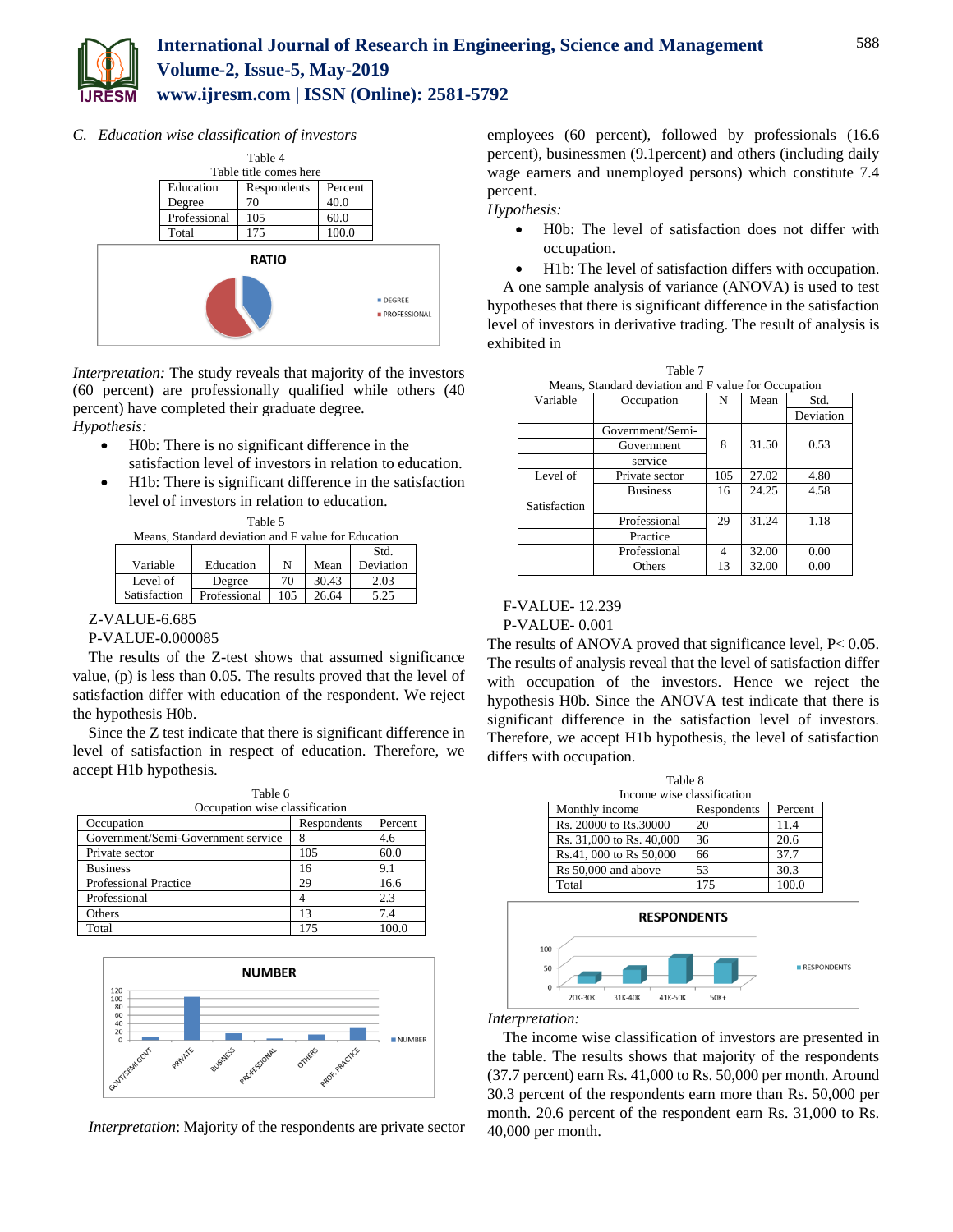

*Hypothesis:*

- H0b: The level of satisfaction does not differ with income.
- H1b: The level of satisfaction does differ with income.

A one sample analysis of variance (ANOVA) is used to test the hypotheses that there is no significant difference in the satisfaction level of investors. The result of the analysis is shown,

| Table title comes here |                          |    |       |           |  |
|------------------------|--------------------------|----|-------|-----------|--|
|                        |                          |    |       | Std.      |  |
| Variable               | Income                   | N  | Mean  | Deviation |  |
|                        | Rs. 20000to Rs. 30000    | 20 | 27.20 | 4.37      |  |
| Level of               | Rs. 30,000 to 40,000     | 36 | 24.67 | 5.30      |  |
| Satisfaction           | Rs.40, 000 to Rs. 50,000 | 66 | 27.77 | 4.50      |  |
|                        | Rs. 50,000 and above     | 53 | 31.36 | 1.23      |  |

Table 9

The results of the ANOVA proved that assumed significance value is less than 0.05. The results reveal that the level of satisfaction differ with income of the respondent. We reject the Null hypothesis and accept the Alternative hypothesis. The test results indicate that there is significant difference in the satisfaction level of investors in Futures trading activity.

# *D. Suggestion*

There is a need to introduce more equity derivatives products in India and has long strides to take in terms of providing larger liquidity and depth to the bigger market players. Many respondents felt that it is right time to introduce the other complex products like exotic derivatives. In this study Derivatives market is risk and return game that's why the investor get risk. Due to absence of delivery based settlement, many investors may not be participating in the derivatives market. Also, this could bring one more type of product in the basket to be offered to the market at large. Hence, NSE may look at starting the physical delivery derivatives contracts to give further fillip to volume on its exchange in particular and the Indian equity derivatives market at large. Investors are more often invest in index options because of derivatives are highly risky. The study suggests that Government should look forward to setting up a super regulator who can take care of these various regulatory arbitrage/risk issues or there should be joint committee of all the regulatory bodies to look into such concerns of the market from overall perspective. This study can be used by the regulating authorities and broker houses to increase awareness among the investors about derivatives it effects and implications both short and long term.

# *E. Findings*

- It is revealed that majority of the respondents under study are male investors.
- The study shows that investor within the age group of 20 to 30 years are constitute major proportion of investors who trade in derivatives while investors with age above 50 years constitutes a very low proportion

of investors in derivative market segment.

- It is found out that the age of the respondents is has no significant effect on the level of satisfaction among the investors. So we can say that investor's satisfaction is not based on their age.
- The study shows that investors having professional degree are dominating the Futures and Options market compared to investors with bachelor's degree.
- It also found that there that level of education of the investors influence their satisfaction from derivative trading.

# *F. Recommendation*

- The derivatives market is newly started in India and it is not known by every investor, so SEBI has to take steps to create awareness among the investors about the derivative segment.
- In order to increase the derivatives market in India, SEBI should revise some of their regulations like contract size, participation of FII in the derivatives market.
- Contract size should be minimized because small investors cannot afford this much of huge premiums.
- SEBI has to take further steps in the risk management mechanism.
- SEBI has to take measures to use effectively the derivatives segment as a tool of hedging.

### **4. Conclusion**

Now a days the investors know about the derivative market, so they are aware as derivative market offers more return, with the concept of hedging of interest rate risk and exchange rate risk with maximum profits and minimum loss investors such as professionals have high perceived interest in market. Indian derivative markets have had a very good performance till date, to continue with this same growth individual investors have to be encouraged to enter into trades more often so that they help to drive the economy. In the study, it was found that derivatives are used as risk Hedging tool and the trend of the spot market affects the trading of Derivatives. It has been noticed that there has been awareness about derivatives trading amongst the derivatives in India since last few years. SEBI and government should take responsibility to create awareness among investors and need to educate individual investors through different seminars or training programs regarding the advantages and risk factors associated with derivative instruments. Respondents perceived that Market Risk and Credit risk are the two major risk observed in capital markets as it tend to fluctuate due to change in internal and external factors.

### **References**

[1] Anjali Prashad, "Hedging Performance of Nifty Index Futures," International Journal of Applied Financial Management Perspectives.

F-21.016

p-< 0.001